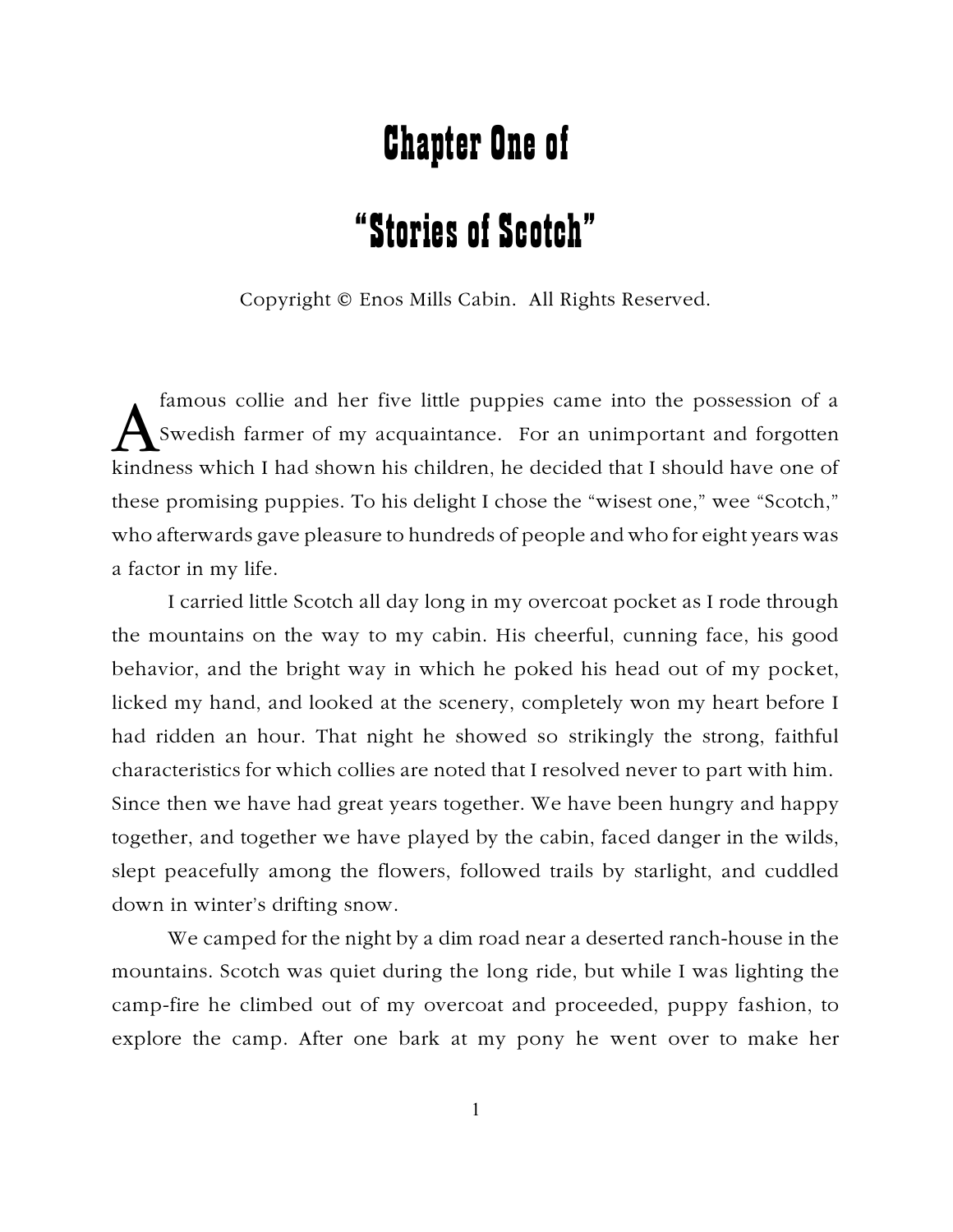acquaintance. He playfully smelled each of her feet, gave a happy bark, and jumped up to touch her nose with his own. Cricket, the pony, intently watched his performance with lowered head and finally nosed him in a friendly manner.

I shut him up in a small abandoned cabin for the night. He at once objected and set up a terrible barking and howling, gnawing fiercely at the crack beneath the door and trying to tear his way out. Fearing he would break his little puppy teeth, or possibly die from frantic and persistent efforts to be free, I concluded to release him from the cabin. My fears that he would run away if left free were groundless. He made his way to my saddle, which lay on the ground near by, crawled under it, turned round beneath it, thrust his little head from beneath the arch of the horn, and lay down with a look of contentment, and also with an air which said: "I'll take care of this saddle. I'd like to see any one touch it."

And watch it he did. At midnight a cowboy came to my camp-fire. He had been thrown from his bronco and was making back to his outfit on foot. Tiny Scotch flew at him ferociously; never have I seen such faithful ferocity in a dog so small and young. I took him in my hands and assured him that the visitor was welcome, and in a moment little Scotch and the cowboy were side by side gazing at the fire.

On our arrival at my cabin he at once took possession of an old tub in a corner of the porch. This he liked, and it remained his kennel for a long time. Here, protected from wind and rain, he was comfortable even in cold weather.

We were intimate from the start, and we lived most of the time apart from the world. I watched his development with satisfaction. He grew rapidly in size, strength, comprehension, and accomplishments. He was watchful and fearless through life.

His first experience with the unfriendly side of life came from a burro. A prospector came by with one of those long-eared beasts. Confiding Scotch went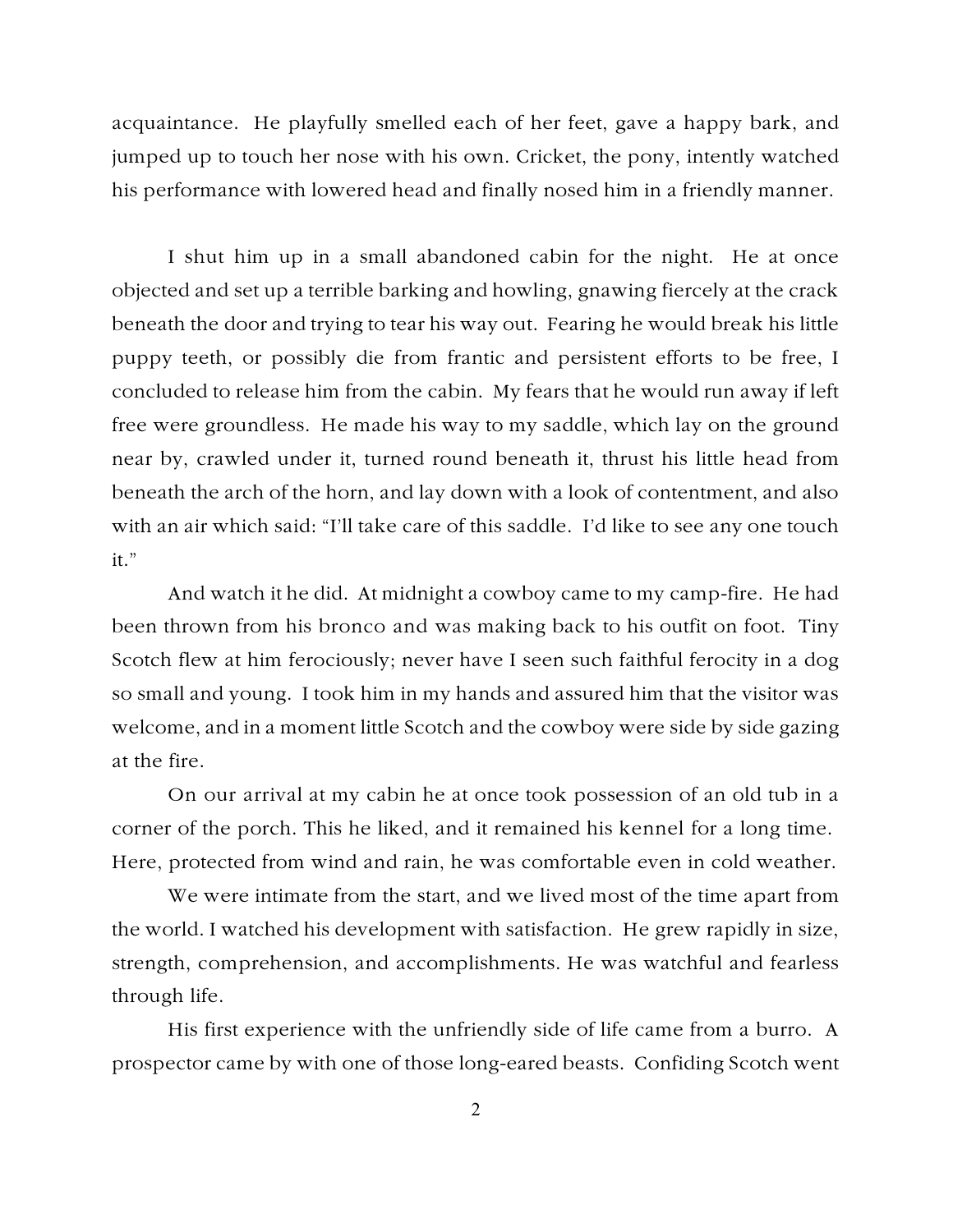out to play with the burro and was kicked. Thenceforward he looked upon all burros with distrust, and every one that came near the cabin promptly and precipitously retreated before him like a boy before an aggressive bumble-bee.

The summer that Scotch was growing up, I raised Johnny, a jolly young grizzly bear. At first the smaller, Johnny early became the larger. Both these youngsters were keenly alert, playful, and inclined to be friendly. Each, however, was a trifle suspicious of the other. Unfortunately, I was away during the period in which a complete understanding between them could have been established and, as a result, there never came about the intimate companionship that really should have existed between these two highly developed animals; but their relations, though ever peculiar, were never strained. At times both had the freedom of the yard at once, and naturally they sometimes met while going to and fro. On these occasions each passed the other by as though unconscious of his presence.

Sometimes they lay at close range for an hour at a time, quietly, halfadmiringly watching each other. A bone was used as a medium the few times they played together. Each in turn guarded this bone while the other tried to take it away. Scotch was enjoying this, when he discovered Johnny watching him eagerly. Plainly Johnny wanted that bone. After a little while Scotch leaped to his feet, looked off in the direction beyond Johnny and barked, as though some object of interest was coming from that direction. Then, picking up the bone, he walked away. As he passed in front of Johnny he dropped the bone and gave a bark. Going on a short distance, he barked once or twice more and lay down watching this pretended object in the distance. Johnny was more interested in the bone, but Scotch had dropped this a foot or two beyond his reach, chained as he was. For some time Johnny stood with his nose pointing at the bone, apparently thinking deeply as to how he might reach it. At last, stretching his chain to the utmost he reached out with his right arm. But he could not touch it. Although realizing that he probably could not reach it with the left arm,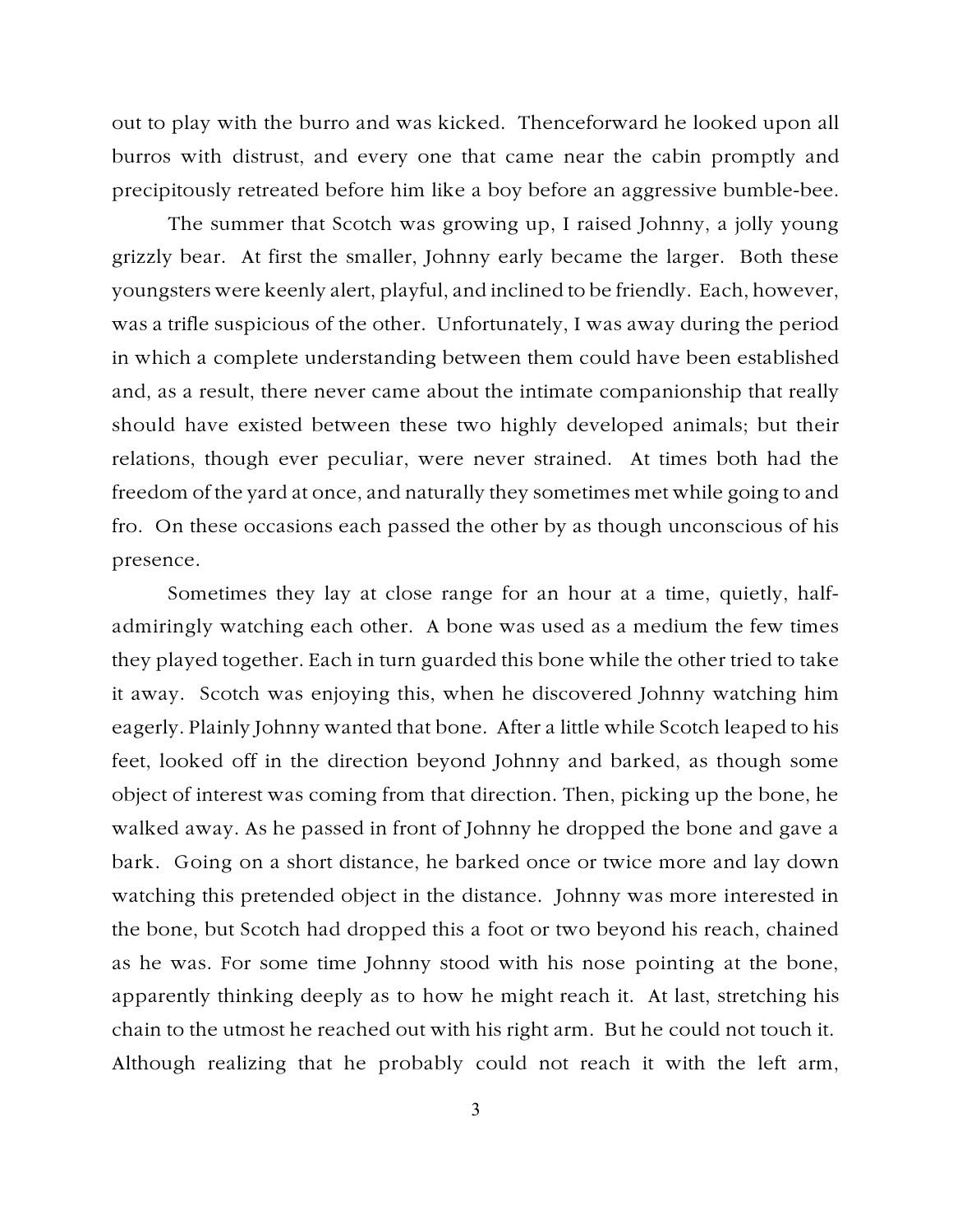nevertheless he tried.

At this time Scotch was watching Johnny out of the corner of his eye and plainly enjoyed his failures. Johnny stood looking at the bone; Scotch continued looking at Johnny. Suddenly Johnny had an idea. He wheeled about, reached back with his hind foot and knocked the bone forward where he could pick it up with fore paws. Scotch, astonished, leaped to his feet and walked off without a bark or once looking back. This brought out from both a lively lot of striking, feinting, boxing, dodging, and grabbing, which usually ended in clinching and wrestling. Ofttimes they wrestled, and sometimes in their rough and tumble they played pretty roughly. As a climax often Scotch would aim for a neck-hold on Johnny and hammer him on the tip of his sensitive nose with one fore paw, while Johnny if possible would seize Scotch's tail in his mouth and shut down on it with his needle-like teeth.

Scotch was an old-fashioned collie and had a face that was exceptionally expressive and pleasing. He was short-nosed, and his fine eyes were set wide apart. When grown he was a trifle larger than the average dog, and was surprisingly agile and powerful for his size. His coat was a shaggy, silky black, with feet, tip of tail, and breast of pure white. He was always well dressed and took good care of his coat and feet. Daily he immersed himself in the cold waters of the brook, when it was not frozen, and he frequently lay in the water, lapping it and enjoying himself.

I never knew of his killing anything, though often in the woods he merrily chased the lively, playful chipmunks. Never, however, did he disturb bird or chipmunk in the yard around the cabin. Often two or three chipmunks romped over him as he lay, with half-shut eyes, near the door. Occasionally, a bird hopped upon him, and frequently birds, chipmunks, and Scotch ate together from the same bowl.

Scotch did but little barking. In the country most dogs bow-wow at strangers, and frequently make the night hideous with prolonged barking at far